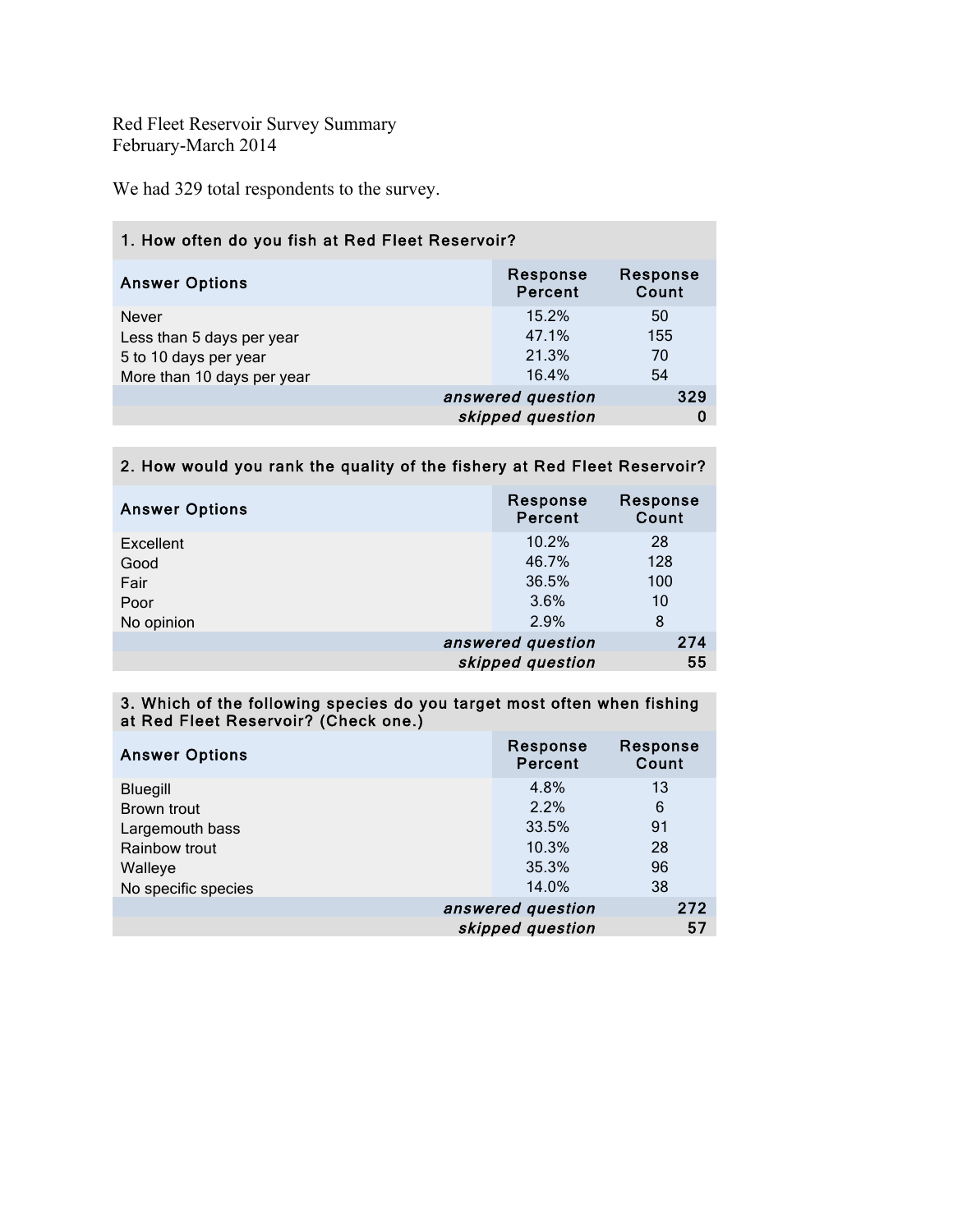

Question  $#4$  is an average rating and shows that largemouth bass received the most  $#1$  selections with walleye a close second. Bluegill received many #3 selections, brown trout #4 and rainbow trout were most often selected as a #5 preference.

Question #5 asked whether the individual would be more likely to fish Red Fleet Reservoir if there were additional species present. The response was split exactly down the middle with 126 respondents answering "yes" and 126 respondents answer "no."

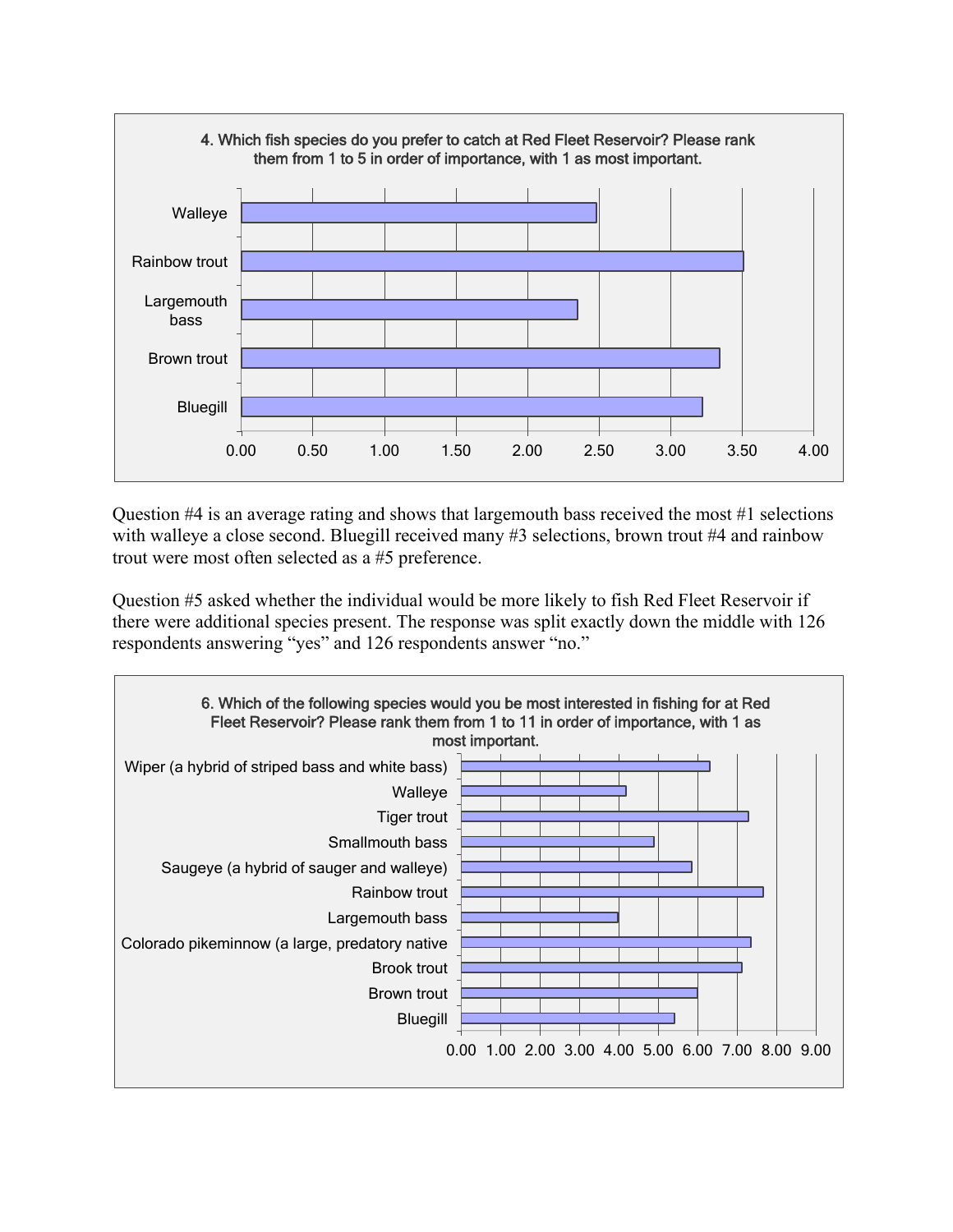Highest preference for Question #6 was given in the following order: Largemouth bass Walleye Smallmouth bass Bluegill Saugeye Brown trout Wiper Brook trout Tiger trout Colorado pikeminnow Rainbow trout

Species mentioned in #7 include yellow perch (19), tiger muskie (17), black crappie (11), northern pike (7), channel catfish (5), splake (3), shad (3), kokanee (3), lake trout (2), smallmouth bass (2), spotted bass (2), white bass (1), peacock bass (1), true muskie (1), native fish (1), Kamloops rainbows (1), razorback sucker (1), northern perch (1), white crappie (1), cutbow (1), food for black bass (1), the most extensive forage base possible (1), golden trout (1). Eighty-eight total respondents.

| 8. The Green River, below Red Fleet Reservoir, has many unique native<br>species that are highly vulnerable to non-native predators such as |
|---------------------------------------------------------------------------------------------------------------------------------------------|
| walleye. Which of the following would you support to help protect the<br>river's native fish? (Check all that apply.)                       |
|                                                                                                                                             |

| <b>Answer Options</b>                                                                    | Response<br>Percent | Response<br>Count |
|------------------------------------------------------------------------------------------|---------------------|-------------------|
| Use of sterile sportfish                                                                 | 41.4%               | 104               |
| Chemical eradication of walleye                                                          | 12.4%               | 31                |
| Regulations to encourage fishing for illegally<br>introduced fish                        | 69.7%               | 175               |
| Regulations to discourage the illegal introduction of<br>fish (e.g., no harvest allowed) | 29.5%               | 74                |
| Other (please specify)                                                                   |                     | 48                |
|                                                                                          | answered question   | 251               |
|                                                                                          | skipped question    | 78                |

"Other" responses to this question included the following, which were copied and pasted verbatim (except for one use of \*\*\*):

provide an array of sport fish angles are interested in- that will grealy help curb illegal stocking, othewise anglers manage the fishey and you don't.

Saugeyes let nature take it's course leave the lake alone Why do you think walleye are there? Why is it that walleye are the enemy they co-exist in lakes everywhere? let nature take its course. I don't like bucket biology, but don't think we should eliminate fish upstream if they are already in the Green river drainage. load of BS, Quite spending our money on crap!! Dont Know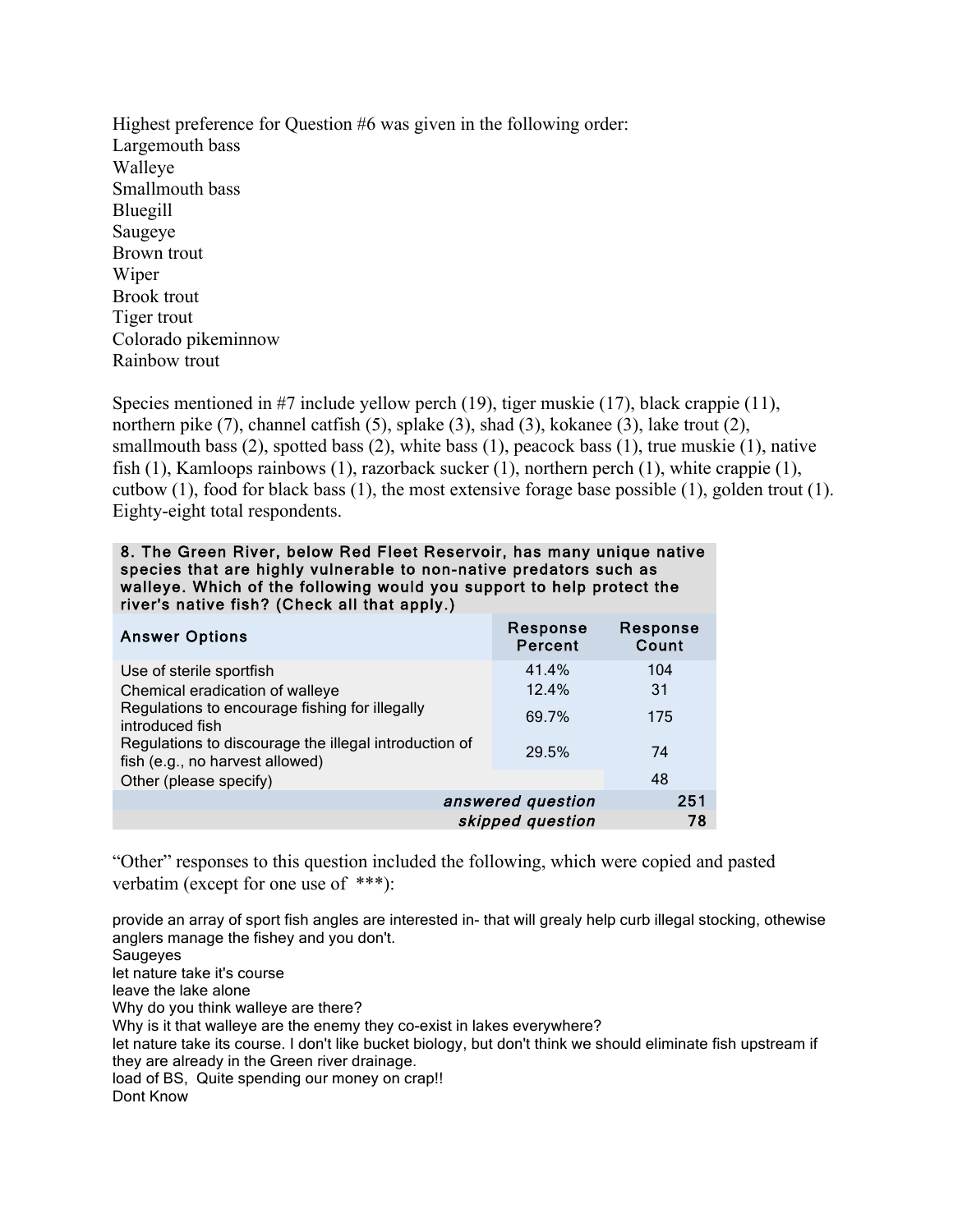just leave the water as is. walleye were put there because people like to fish for them and eat them!!!!!!!! Walleye are the best fish anglers can harvest

Chemical eradication - everyone loses. If it's the only way, I would support it though.

control escapement of fish out of the reservoir

Better management of water use and natural rearing areas to help influences better reproduction of native fish.

loaded question - are walleye from Red Fleet a threat to these fish?

Outflow structure to prevent escapement

Native predators such as Colorado Pike Minnow

I think it is hogwash and a trick to get water to California.

Grate on outlet chemicals kill all fish

Nothing. They will survive, they have this long.

leave it alone

walleyees have been in green river for decades, listed as native in lake powell, they were in river when lake established, why all this cattering to usfws?

An end to you guys supporting the Fish and Wildlife on the endangered fish program and kicking them off our rivers. Let the sportsmen demand how the fisheries are managed, not the federal government and biologists that support native fish that most of us consider rough fish.

F\*\*\* the recovery program we hate it. It should have no bearing on how our lakes or rivers or managed. No more killing our lakes and rivers. Favor sportfish over chubs, suckers, and squawfish. no new regulations.

None of the above. I was required to check one. You won't get rid of the walleye. Accept it and manage them. Stop wasting money on stocker trout.

Largemouth Bass, Smallmouth Bass and Walleye thrive in other Utah lakes. Why waste the time and money to eliminate Walleye and possibly ruin a good warm water fishery?

A screen at the outlet. What would be nice is if we could actually have a selective harvest on natives that aren't endangered, like flannel mouths.

Leave the fish alone

Native better rid the states of their dams to go back native,oh and who is the responsible party for the striper in lake Powell wait until they figure out there in a river!

Leave the walleye alone. It's a gov. BOONDOGGLE

Most anglers don't give a damn about the native trash fish. We want game fish all the way and all efforts to kill gamefish in the rivers or lakes will be met by the general public with vehement opposition.

leave the walleye there they are a hell of a lot better than the carp your trying to protect must keep all walleye caught

Don't Poison the water, why would killing everything even be an option. Walleye are great to eat. Monitor the regulations and get people out fishing for them.

I would like to see more warm water species stocked and slot limits put in place to manage them.

Ease the BS state regs and encourage walleye tournaments

Screen below Red Fleet to stop fish from traveling down stream.

Control measures to keep unwanted fish from traveling through the red fleet dam.

Make the green a sport fishery not a T&E sanctuary. I know this we be a tough sale.

utah game fisheries should not be burdened with policy that does not in support them spear- fishing

None. Leave it as it is.

9. Would you be in favor of chemically removing fertile walleye from Red Fleet Reservoir in order to stock sterile walleye? (Sterile fish can be more easily managed to maintain a higher-quality fishery.)

| <b>Answer Options</b> | Response<br>Percent | Response<br>Count |
|-----------------------|---------------------|-------------------|
| Yes                   | 27.5%               | 69                |
| No                    | 58.2%               | 146               |
| Don't know            | 8.0%                | 20                |
| No opinion            | 6.4%                | 16                |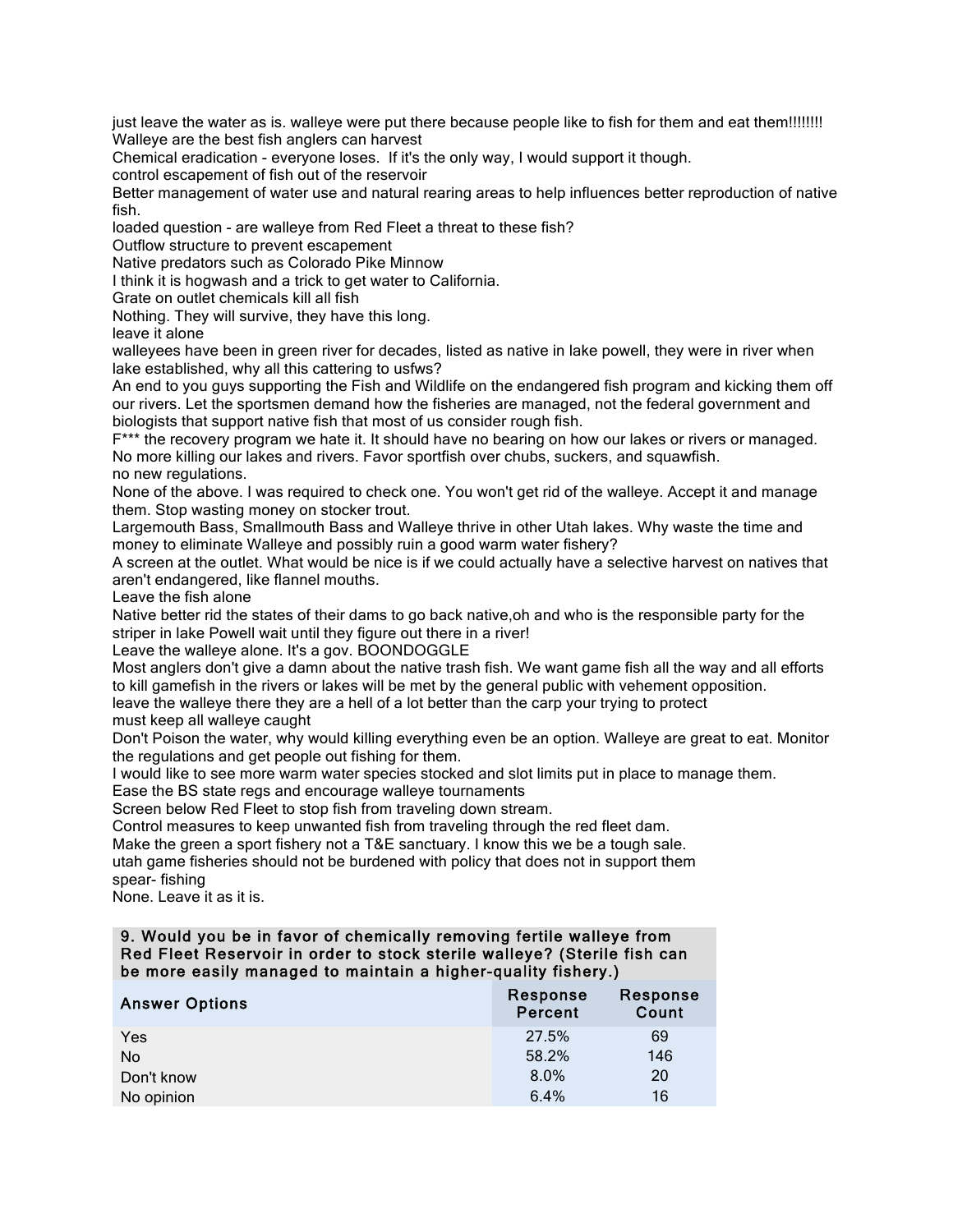| answered question | 251 |
|-------------------|-----|
| skipped question  | 78  |

We received additional comments from 135 respondents. The comments are as follows (again, copied and pasted verbatim):

-There is currently a war mentality between some anglers and DWR. This really isn't desirable for anyone. DWR needs to determine what anglers want and make significant progress at delivering that. This survey is a great step in the right direction. It is vey important to provide variety in reasonable travel distances- it's too expensive to travel a long ways and burning all that gas makes little environmental sense. When DWR works hard to provide this variety, there will be support to increase greater penalties for illegal stocking- which there needs to be. Catch and kill regs is just a tit-for-tat, so there type of regulation. Push and people push back. It doesn't matter who started it, the shoving just continues. When managing for ANY predatory species, you MUST address forage fish to sustain the predators, whatever species the predators might be (trout, walleye, etc.) Chemically treating Red Fleet is incredibly expensive. If you haven't got a plan that is supported by anglers- they will simply implement their own-AGAIN. Without question, success in the future will occur when anglers and DWR mutually agree upon a management strategy that will provide the fishing the anglers want. DWR needs to be the sole managers; to get thee you need to provide what the customers want. It is difficult to maintain coherence without too much repetition. You should make the comment box bigger so we can read all comments without scrolling. Thank you so much for the survey. You're headed in the right direction.

-I have a comment about the Colorado Pikeminnow on this list in question #6. Isn't it one of "Utah's unique & highly vulnerable species"? If the state is so worried about the Walleyes getting into the Green River then why would it even be a possibility to introduce the Colorado Pikeminnow into waters that contain non-native predatory species? Even though it is a predatory fish, it is still an endangered species and it is not classified as a game fish.

-It's an awesome reservoir in terms of location and scenery. It would be great to provide a fishery that was unique to the area, being it has almost the same species as Steinaker Resevoir, just down the highway. I also think it would benefit the region having a unique suite of fish, like wipers and crappie. Consider providing a suitable forage, such as gizzard shad being they are already in the drainage. Shad abundance could be controlled with naturally recruiting crappie and largemouth bass, and stocked wipers. Rainbow trout and/or brown trout could also be stocked for a two story fishery, depending on zooplankton availability.

-Remove bag/possession limits on illegally stocked fish.

-Quit worring about trout and manage your walleye lakes better!!!!!!!!!!!!!!!!!!

-Please no more trout. I love to eat fish and I would rather catch one walleye to ten trout species! -Poisoning lakes is futile and wasteful, , what about gill nets.

-Abandon stocking program altogether and concentrate on other state parks

-leave redfleet alone let it do its thing..all you are gona do is by getting rid or tring to eradicate walleyes is make those that break the law do it again somewhere else..its kinda simple if you look at it -walleyes more... I think we are all happy with the hundreds of thousands of trout that taste like hell. That goes for many other lakes, anglers want walleyes and panfish

-Listen to the anglers here.

-I think you should try and promote a walleye lake somewhere in utah make walleye the fish that people come to fish then monitor the lakes usage and compare to non walleye lakes you might be suprised.

-If possible, I would like to see Red Fleet become like Starvation.

-Have more warm water fish

-I like having another walleye lake in the Uintah basin. I think if the numbers and size increase it would help benifit the local economy.

-Just moved to the state and would like to fish it.

-I don't think leaving the walleye in that lake would be a bad thing. Leave it like it is for another 10 years and see what happens, it could be a good thing, just like it was for Starvation.

-Keep the lake a place that is easy for children to fish. Panfish are needed for this. Walleye simply cause a boom and bust cycle. I prefer consistent fish populations.

-IT WAS UNFORTUNATE THAT WALLEYE WERE UNLAWFULLY INTRODUCED BUT UTAH NEEDS MORE WALLEYE LAKES IN A BAD WAY

-none, leave it alone!!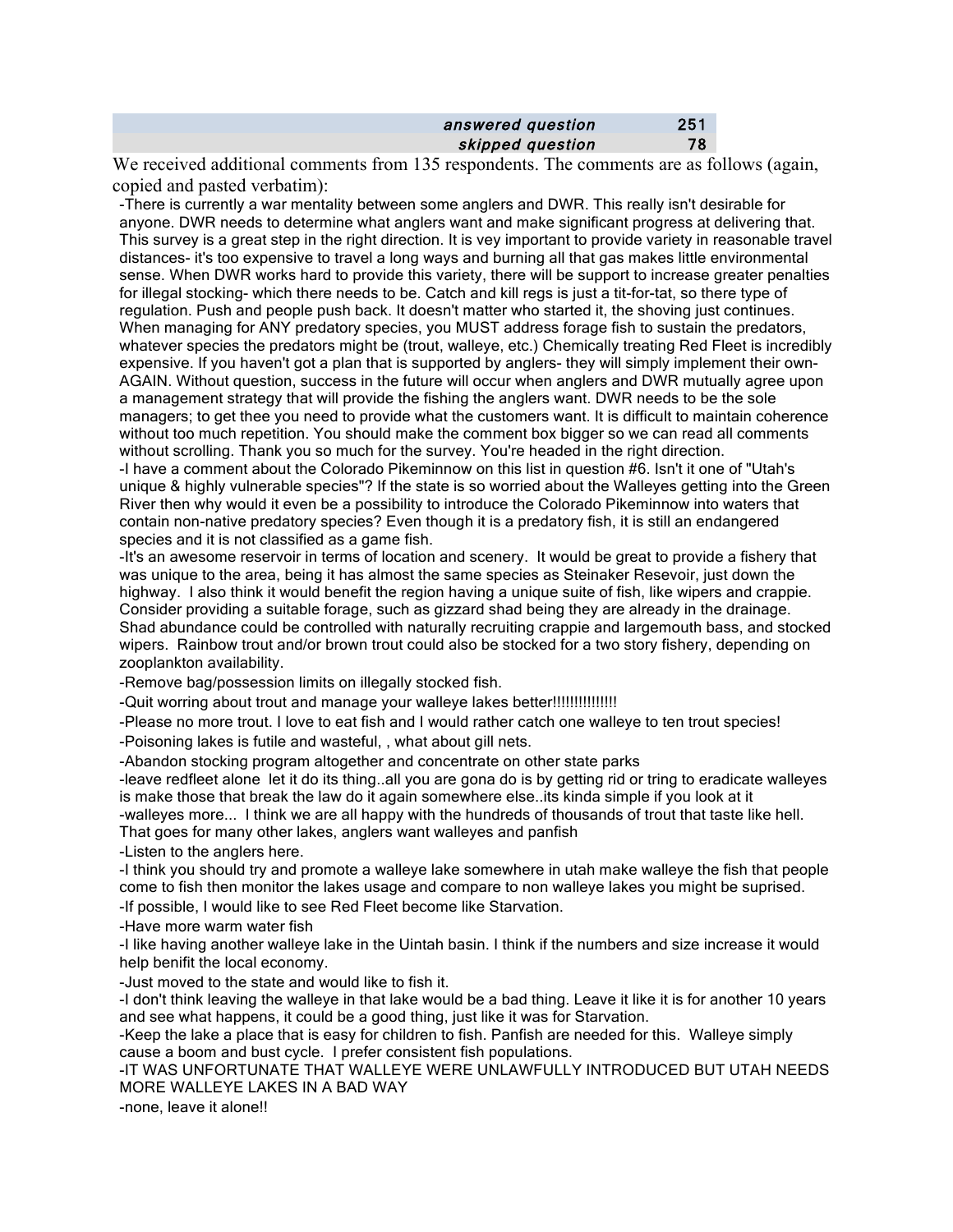-leave it alone

-This survey is worthless. Why not propose options for individuals.

-leave it be. there are more than enough lake that are full of trout. utah needs more lakes with other fish besides trout!!!!!!!!!!!!

-I would like to see walleye stay in the lake, if the walleye are not in there I would not fish as often as I do for walleye, I would travel to starvation

-more water

-I love to catch and keep Walleye and have focused on them at Red fleet for 3 straight days from my boat last year. Total caught was Zero Walleye, many trout, and tons of Blue gill. Great trip but I did not see a Walleye problem.

-I've only fished there once and it was a fantastic trip for us. It was before the Walleye were being talked about a number of years back and we have very much wanted to return. What appealed to me the most about that lake that pulled me there in the first place was both the mix of the "little lake powell" look & feel that it has as well as the non-trout species (bluegill and largemouth). When we got there that is what we caught and it was great fun for the whole family. So while I like to also catch walleye (and trout too) I'd not like to see the gills or other species lost out on.

-Red Fleet is really a really nice area and catching brookies from the cold water that flows in would be really neat. I know it's already a slight possibility, but to actually manage for a population of them would be special. Tigers are everywhere, but a sterile hybrid might serve well to control problems. Hopefully the current biomass will support another predator. Chemical treatment should be avoided, if possible. There are already trophy sized game fish in the reservoir and perhaps that should be embraced. I realize the walleye weren't invited, but they're there and supposedly growing well. Maybe the addition of wipers (another open water predator) would provide an opportunity to keep their numbers in check once they take hold. Stop stocking rainbows. They're a dime a dozen and it might open a niche for other species to advance. It's not my lake and I hardly go there, but I'd like a reason to make more trips that way.

-Lower limits. Encourage catch and release.

-get rid of the trout and start a warm water fishery including white bass, walleye, and other fish besides every reservoir in Utah as a trout fishery

-Plant wipers

-Very few stillwater reservoir waters in Utah are actually managed for trophy brown trout. I support this. Introduction of sterile brook tout if it makes biological sense would be awesome!

-let nature manage it man can always mess things up

-I know Colorado has many small lakes about the same size and elevation as red Fleet that are managed as cold and cool water fisheries. They have their ups and downs but for the most part a very productive. My friend in Colorado brags about going out and getting walleye, wiper, trout and largemouth all from one body of water and it is managed that way. And these are not small fish; he gets wiper to over 10lbs, trout in the 5lb range, nice walleye and largemouth bass also. It has a forage base from what I understand; I believe it is gizzard shad. But I know the feds will freak out about that idea. Just hate to see a potentially great fishery be wasted. As a kid I use to catch big rainbows and Largemouth out of Red fleet, but that seemed to go downhill over 15 years ago. I would hate to treat the lake to go back to 10 inch rainbows as the best you can do.

-open up the spawning streams for taking of walleye during the spawn so they are easier to catch. Like it is a Willard Bay.

-Walleye seems to be a very popular sport fish in Red Fleet. If they truely are a threat to native and even TE fishes downstream in the Green then lets remove the problem if in fact that is an issue. -none at the moment

-I agree with trying to minimize the walleyes and concentrating on the bass and trout fisheries. -I HEARD THAT THEY WANT TO KILL THE FISHERY BECAUSE OF WALLEYE.. I THINK THAT THIS IS A BAD IDEA BECAUSE IT WOULD TAKE SO LONG FOR THE BASS TO COME BACK. I FISH AT YUBA AND THE STATE MANAGES THIS FISHERY FOR WALLEY AND THE WALLEY STILL HAVE A HARD TIME POPULATING THE LAKE. I BELIEVE IF THEY SET SOME LIMITS OR EVEN MANDATORY NO RELEASE ON THE WALLEY THAT THIS WOULD BE ENOUGH TO KEEP THE POPULATION DOWN.

-Why not nurture the walleye in redfleet, there are already walleye in the green river below that will never get removed, just basically do what starvation did, make a better fishery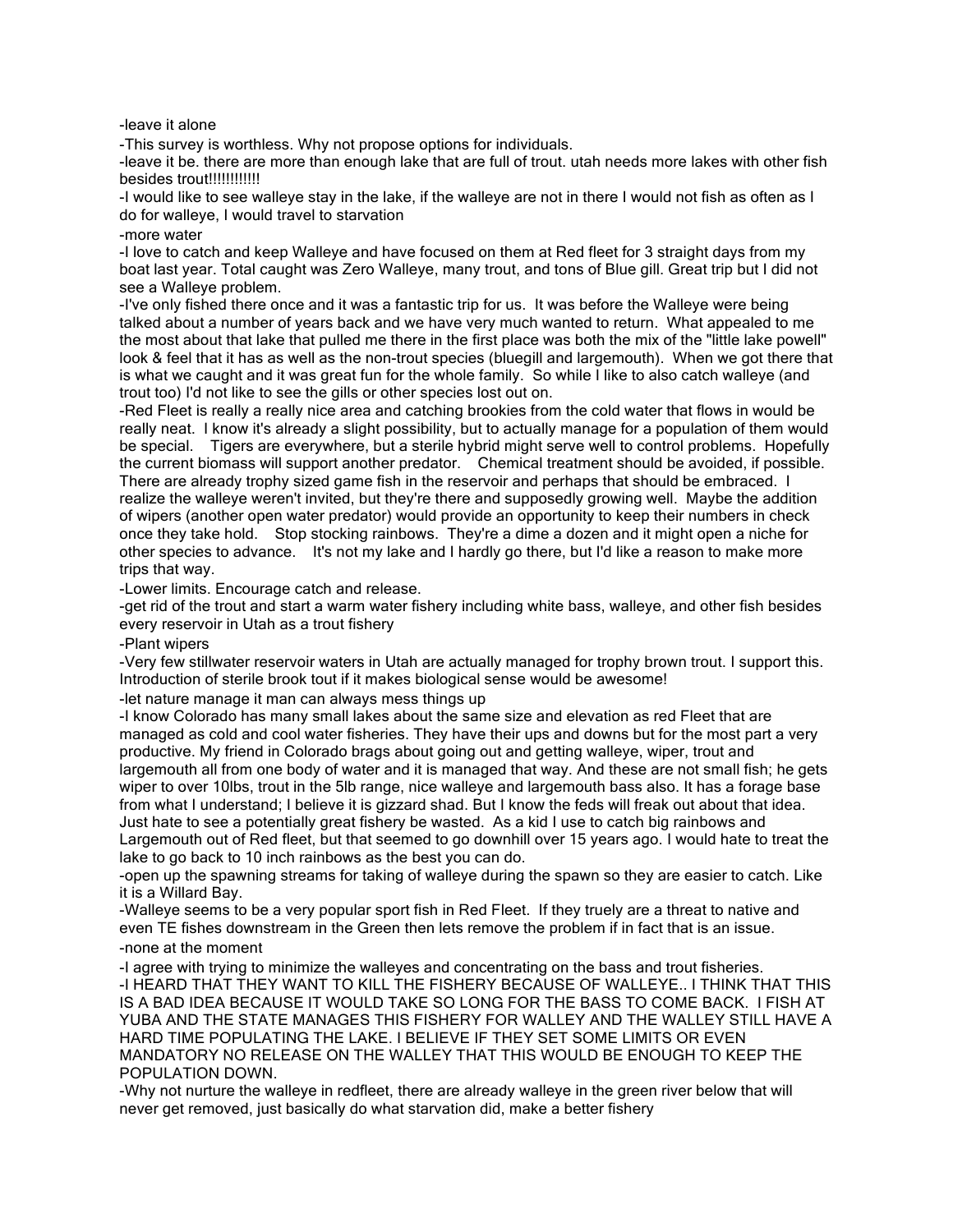-Wold like to see Red Fleet managed as a warm water fishery. If the lake starts to produce bigger and a more abundant large and small mouth bass fishery it will become a place of destination for many bass anglers through out the state much the same as Sand Hallow has become.

-Warm Water fishery are far and few between trout are rapidly falling back in the taste test -Add perch

-i believe that the trout are the healthiest they have ever been in and the walleye have helped create a healthy balance in the lake currently. That could change, however if the harvest of walleye is no longer encouraged.

-Whatever action is taken at Redfleet, the public must be supportive or we will wind up in the same boat we are now.

-The addition of a prey species would increase the support capacity of sportfish. There are very few warm water fisheries in Utah (especially northern) and the pressure on these fisheries has increase Dramatically in the last 10 years. PLEASE DO NOT ELIMINATE or manage to cold water fishery. As you and I know - if the DNR created and managed to more warm water fisheries in Utah (especially Northern) it would likely help to lower this illegal introduction of warm water species into fisheries that are not managed for such. As you and I know (I am sure your statistics show) that the supply of warm water fisheries in northern Utah has not kept pace with the demand by anglers for these fisheries/species and unfortunately people then "take matters into their own hands" to try and find a way to increase supply of the species they perfer. An honest look to increase the warm water fisheries in Utah - especially within 90 minutes of SLC, since that is where majority of anglers reside - is a necessary at this point as demand has outstripped supply and is unfortunately leading to "bucket biology" that is increasing the management difficulties for DNR. Thank you for your time and consideration of this input as I feel it is important for anglers and fisheries management alike - as we need to be on the same team and work together to improve the fisheries and sport in the state. Please quit with the trash fish story being the issue. There are 2 reasons they are struggling. 1 is dams that are not going away in that the water has changed and 2. it is all about water for California and having to have more in the rivers to protect these trash fish.

-More info on chemical eradication.

-I like to fish for sport fish, but I also feel that conservation of native species are important.

-Leave the walleye

-Start planting sterile walleye now and use regulation to catch non sterile walleye also add perch for walleye food. We also have a lot of other lakes for trout fishing lets have something a little more diverse closer to vernal.

-Stop poising fisheries. Waste of tax money

-Stop wasting tax money on regulating the walleye

-manage the current walleye population with the introduction of perch and northern pike -We have enough trout lakes and reservoirs in the area. People travel a long ways to fish for walleye

specifically. We need place regulations allowing them to grow larger and encourage the largemouth bass as well.

-We have lots of fisheries that are good quality for trout It is nice to have a variety of fishing opportunities here in the basin. I would think that the lower green is infected with Walleye because of Lake powell and Starvation. I don't think that it would be cost effective to try and remove them. -better ramp in low water

-screen the spillway so walleyes cannot escape. problem solved

-Sterile fish suck and don't make for better fisheries. Naturally reproducing sportfish are best because never enough steriles are stocked. Quit threatening to kill our lakes and stop shocking the rivers. Leave the sportfish and let the squawfish and suckers go extinct. I would imagine that bucket biology would go down if shocking and poisoning stopped.

-Stop killing our lakes and rivers. Stop removing sport fish from our rivers in favor of the natives that years ago you guys poisoned. The natives are not sport fish.

-Native fish are very important to me. I can fish for non-natives anywhere. The Colorado River fish are unique and deserve more respect.

-Do not poison. Bass fishing is worth conservation.

-QUESTION # 8 GIVES YOU NO CHOICE BUT TO ACCEPT ONE OF YOUR CHOICES INSTEAD OF BEING ABLE TO ENTER ANOTHER CHOICE. RED FLLET SHOULD BE MANAGED AS A QUALITY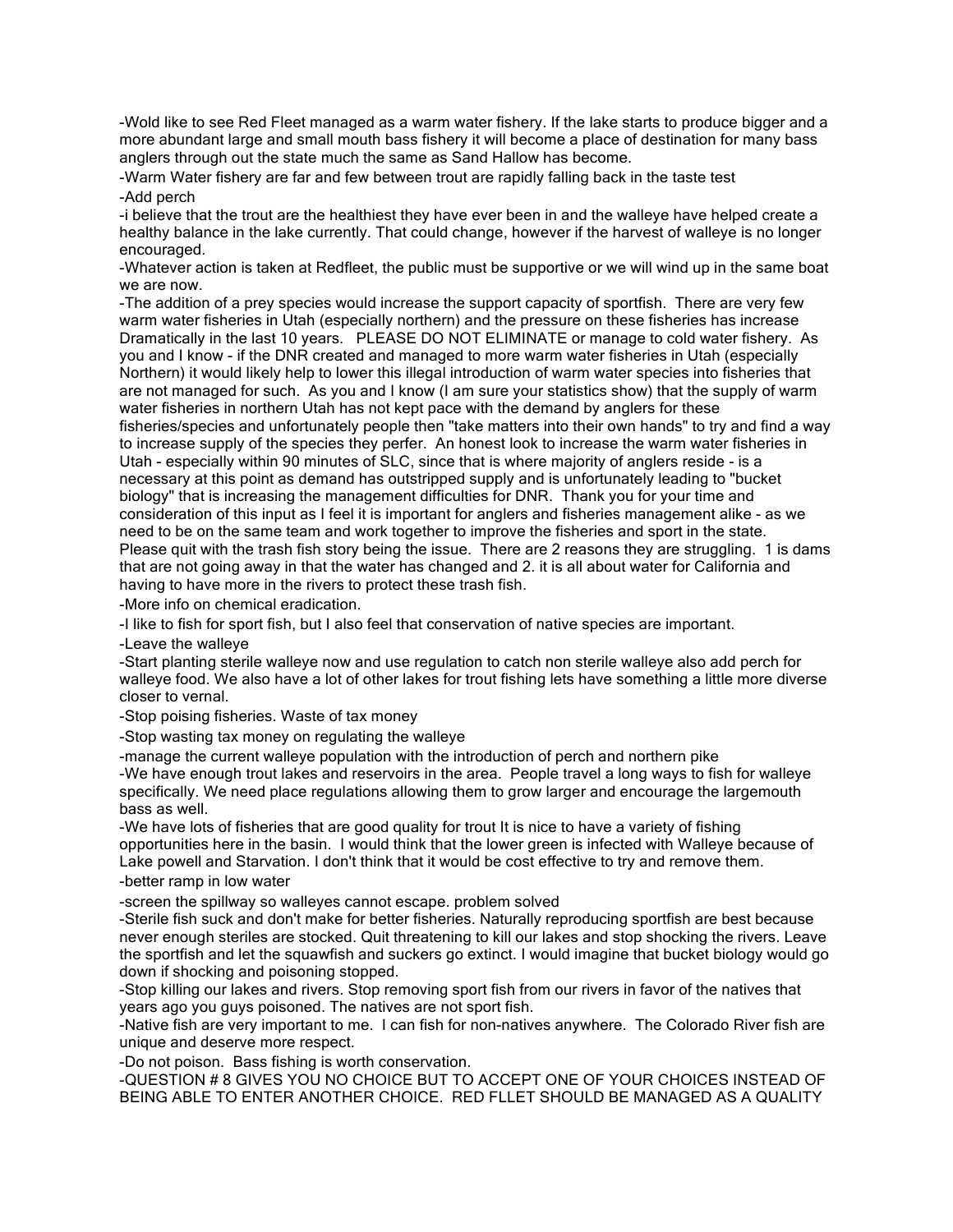## BASS AND WALLEYE FISHERY NOT AS A PUT AND TAKE TROUT FISHERY.

-Quit trying to play god. You don't need sterile fish just so you can be in control. Let the walleye thrive. -T&E fish are very important.

-Although I really like to fish for walleye, I realize they can create problems in a reservoir such as Red Fleet. With Starvation successfully being managed for walleye, I don't see a pressing need to develop another walleye fishery in the basin.

-Leave it as is and let it continue to grow as another great warm water fishery in Utah.

-I love it as is.

-Remove the walleye by fisherman. No limit set on them.

-Rehabilitate brush creek into a more productive fishery.

-This state needs way more naturally sustaining sport fisheries just like red fleet. Don't fix something that is not broken.

-Shad

-Lets not kill the fish that are in RF just to get rid of walleye. Just make a no limit on them and ask people to take them home.

-I would like to see a good bass and walleye fishery

-Leave it alone it's fine. Do not waste time and money fixing a problem we don't have.

-No fish killing by the state.

-Game fish like bass and walleye bring in more money to the state than those "native green river" fish. - -Think about the fishing public, not some minnow in a river.

-Leave the walleye in the lake they thrive there with out help it cost nothing to replant them unlike the trout

-Leave it alone thank you

-Manage what is there without chemicals. killing the lake is no answer...

-None. Bass are starting to thrive. Utah needs more warm water lakes and not less. Let Americas #1 sport fish the bass grow. I visit vernal often just to fish for your bass. Red fleet is just starting to become a good fishery.

-Quit this endangered fish boondoggle! A fish can't be endangered when they can be produced by the millions. What a Fraudulant use of tax payer money!

-Quit trying to shove sterile gamefish and native trash fish down our throats. Rotenone rarely achieves a 100% kill in fisheries where it is used (see Panguitch, Strawberry, Lake John, Lake Davis, ponds even). The State of Utah needs to take a strong stand and say NO to gamefish removal or stocking restrictions as part of the recovery program for the trash fish. Illegal introductions are the fault of fishery managers who won't manage for the gamefish that WE demand, and due to removal projects in the rivers (though they are relatively ineffective). Continued removals and continued threats to kill fisheries will resort in MORE illegal stocking and more hatred of fishery managers in Colorado and Utah, which are already some of the most loathed in the nation. It's your fault, not anglers.

-Thank you for actually asking the public!!! Please tell Colorado to follow your footsteps!

-See it managed for trophy bass

-More largemouth bass

-Walleye and bass need to stay in redfleet just for the sport of catching them

-Slot limit on bass

-Red Fleet has shown that it provides a natural habitat for walleye and many other game fish that naturally propagate in this environment. This saves the DWR a lot of monies that it would otherwise spend on stocking of desirable species here and elsewhere. Remember that this is taxpayer and sportsmen's (and women's) dollars you are spending, please. It would be good to show good stewardship of this reservoir to encourage activities that would add to the economy of the area (e.g., fishing tournaments, open house for activities at the lake, kids' activities, etc.) This is a beautiful reservoir and has an outstanding park that was developed and is managed well by the State of Utah. It should be used to bring guests in to enjoy its offerings.

-Red Fleet is just starting to produce quality fish. Let the lake run its course. Hold Walleye tournaments on the Reservoir to harvest as many walleye a year as possible. People come from Colorado, wyoming, utah to fish at starvation and Red fleet. It is becoming a great fishery. Leave the water alone.

I'd like to see fertile walleye stocked in red fleet along with fertile smallmouth bass, possibly northern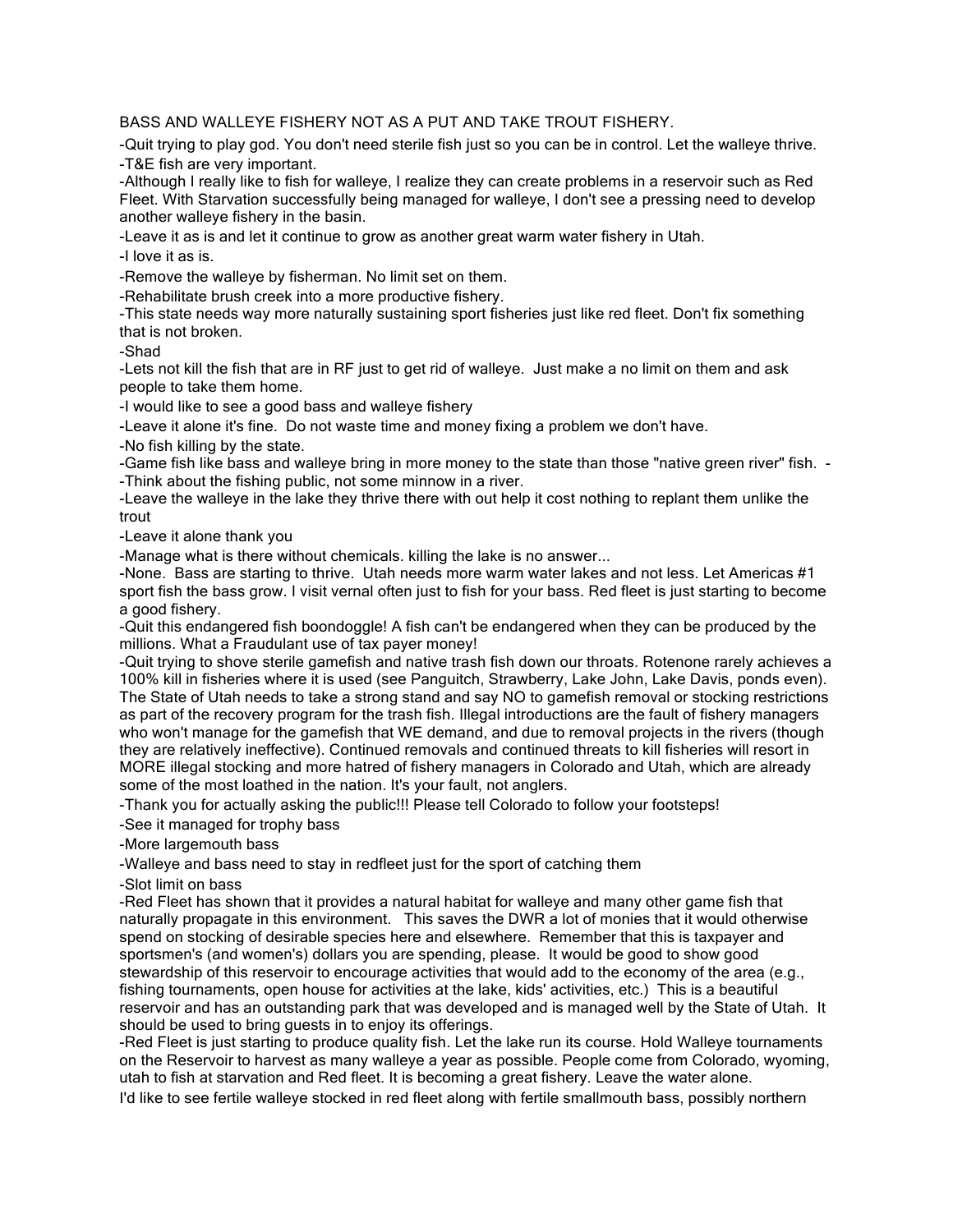pike, and channel catfish.

-Warm water species fish provide great opportunities for families to enjoy the outdoors and brings in a lot of money for the state and surrounding businesses, so removing a species in a manner that would affect other game fish would drastically hurt the lake and commerce that it provides

-manage the lake as a warm water fishery, do not poison it.

-I didn't know bass were there. Now I want to fish it.

-Manage as a great fishery, do not kill

-There are enough trout fisheries in this state..We need more warm water fisheries, I come and stay in vernal and fish red fleet for the Bass..Please leave it be..

-Killing the walleye just kills everything else too

-Encourage walleye tournaments instead of regulating by unnecessary fees. You have no problem killing Burbot and supporting those activities, but fail to use the same tool on Red Fleet eyes. DO NOT KILL THIS LAKE OFF. IT IS STARTING TO BECOME A GREAT FISHERY. JUST PUT BIGGER BAG LIMITS ON THE WALLEYE TO CONTROL THEM

-I love fishing these waters. I don't want to waste good fishing time or the states money on chemically 'killing" all the fish in the reservoir. I believe we should embrace the new species to the water and realize that killing is not the answer to conservation! Maybe finding a way for them to live together is a better answer to the so called problem.

-Quit wasting \$1000's worrying about quagga mussels. Larry Dalton has retired so start to use some real science, not scare tactics.

-kill all walleye they are trash fish like carp

-I love walleye!!..but making them sterile, might be a good option.

-are you going to rottnot poison the res. because of the walleyes ??

-Take the limit off the walleye

-There is way to many trout fishery's in Utah. We need more bass fishery's here. And there is way more money in bass fishing

-leave it alone and see how it does.it seems that the more govt help we get ,the worse things become. -Walleye are already in the Green, they were there before they were in Red Fleet. I DO NOT not support managing Red Fleet to satisfy US Fish and Wildlife. I really enjoy the walleye, large and smallmouth. I almost never fish for trout in Red Fleet. Walleye 1st. Largemouth 2nd, Smallmouth 3rd. -Manage the lake for variety not just trout

-More spearfishing encouragement. Possibly a tournament that limited its focused on the fish species that is wanted for removal. I.e. the spearfishing tournament at Deer Creek that focuses on carp. -Keep the Walleye. It's unfortunate that they were illegally introduced, however, now that they are there it's nice to have a place to catch them in the immediate Vernal area.

-Introduction of yellow perch or other small game/bait species to support walleye and big trout. -Spotted bass

-The fishery should be managed for anglers, not for what a few DWR employees want. Perhaps the DWR should look at "why" fish are being moved by anglers illegally, instead of fixing the problem after the fact. Not everyone wants to fish for rainbows. If you want accurate creel surveys, stop asking anglers using green powerbait what they like to catch. Seems pretty straightforward. -24 hour spearfishing for illegal plants.

-Just for your information if you didnt know there is already smallmouth bass in red fleet. I would not like to see the lake chemically treated, because it would take years to get the lake to be half the fishery it

already is. -Don't kill the fish in red fleet. Kill the fish in utah lake

-Not so much the fish but add a couple of docks to fish from other than what's already there -Walleye and bass are what makes Red Fleet a lake worth traveling to. I support the idea of sterile walleye, sauger, or wipers as long as they are stocked enough to provide quick and relatively easy fishing. Thanks for providing us with opportunity to voice our opinion.

-I am tired of all of the fisheries in Northeast Utah being so focused on the trout species. I would like to see a fishery slightly more like Lake Powell... Sans-trout.

-I hate walleye. They are perfect for the lakes environment but I'd rather see a T&E species in their stead. I'm a fisheries major at USU and would just love to catch pikes.

-Lake trout also please